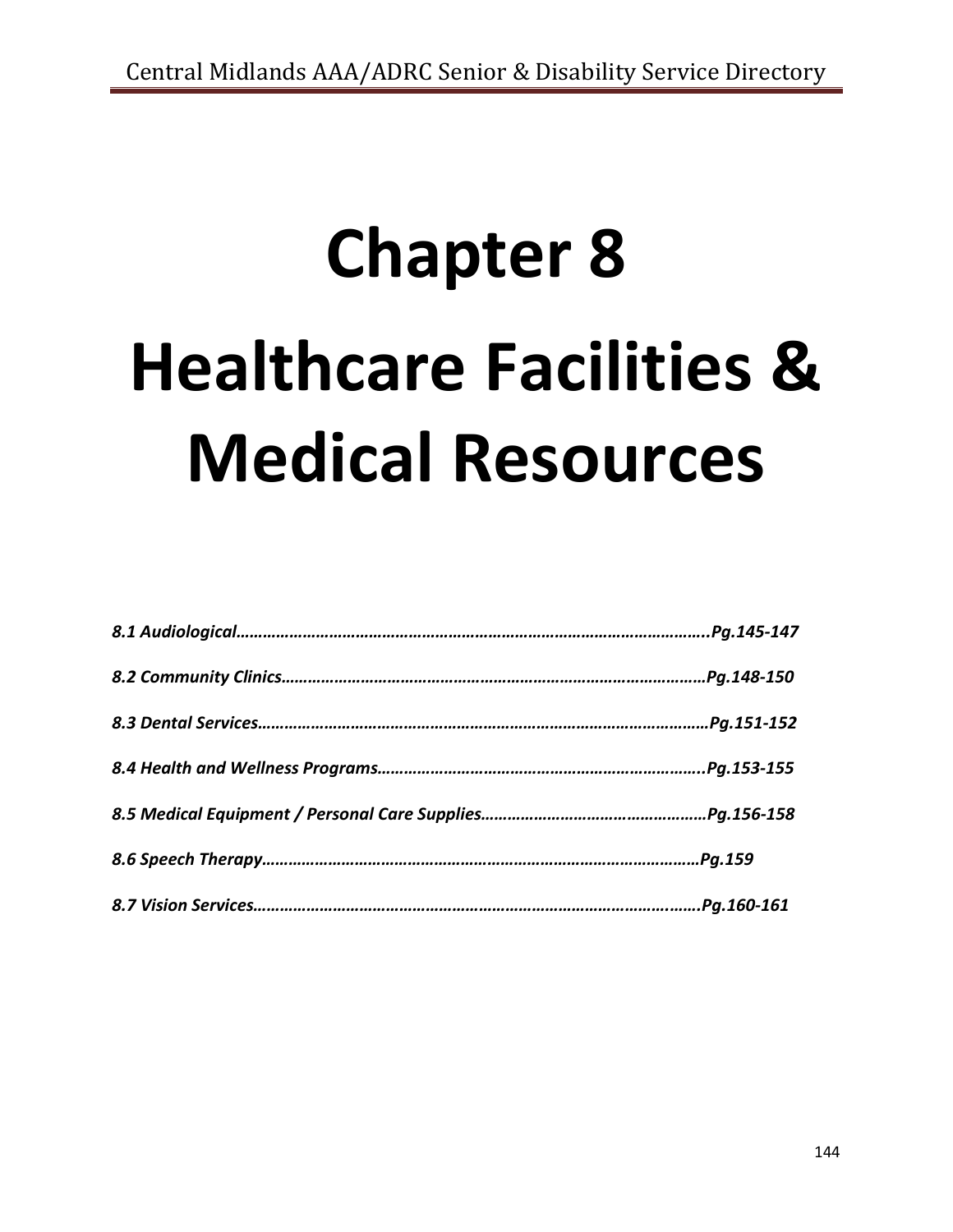### *8.1 Audiological*

### **AccuQuest Hearing Center**

1904 Sunset Blvd Suite A West Columbia SC 29169 Tel: 803-353-4536 Website: [www.accuquest.com](http://www.accuquest.com/)

### **Beltone Hearing Aid Center**

Columbia 1522 Gregg Street Columbia SC 29201 Tel: 803-779-2430

Newberry 1321 Hunt Street Newberry SC 29108 Tel: 803-276-2009

Lexington 117 West Church Street Batesburg SC 29006 Tel: 803-523-3797

Website: [www.beltone.com](http://www.beltone.com/)

### **Carolina Ear Care**

103 Professional Avenue West Columbia SC 29169 Tel: 803-926-2220 Website: [www.carolinaearcare.com](http://www.carolinaearcare.com/)

### **Columbia Audiology Group LLC**

2711 Middleburg Drive Suite 112 Columbia SC 29204 Tel: 803-765-1441 Website: [www.columbiaaudiology.com](http://www.columbiaaudiology.com/)

**Dorn VA Medical Center, Columbia** 6439 Garners Ferry Road Columbia SC 29209 Tel: 803-776-4000 Website: [www.columbiasc.va.gov](http://www.columbiasc.va.gov/)

### **ENT of Columbia /Centa Medical Group**

Tel: 803-256-2483 **Columbia** 9 Richland Medical Park Suite 510 Columbia SC 29203

**Lexington** 157 Corley Mill Road Lexington SC 29072

Website: [www.centamedical.com](http://www.centamedical.com/)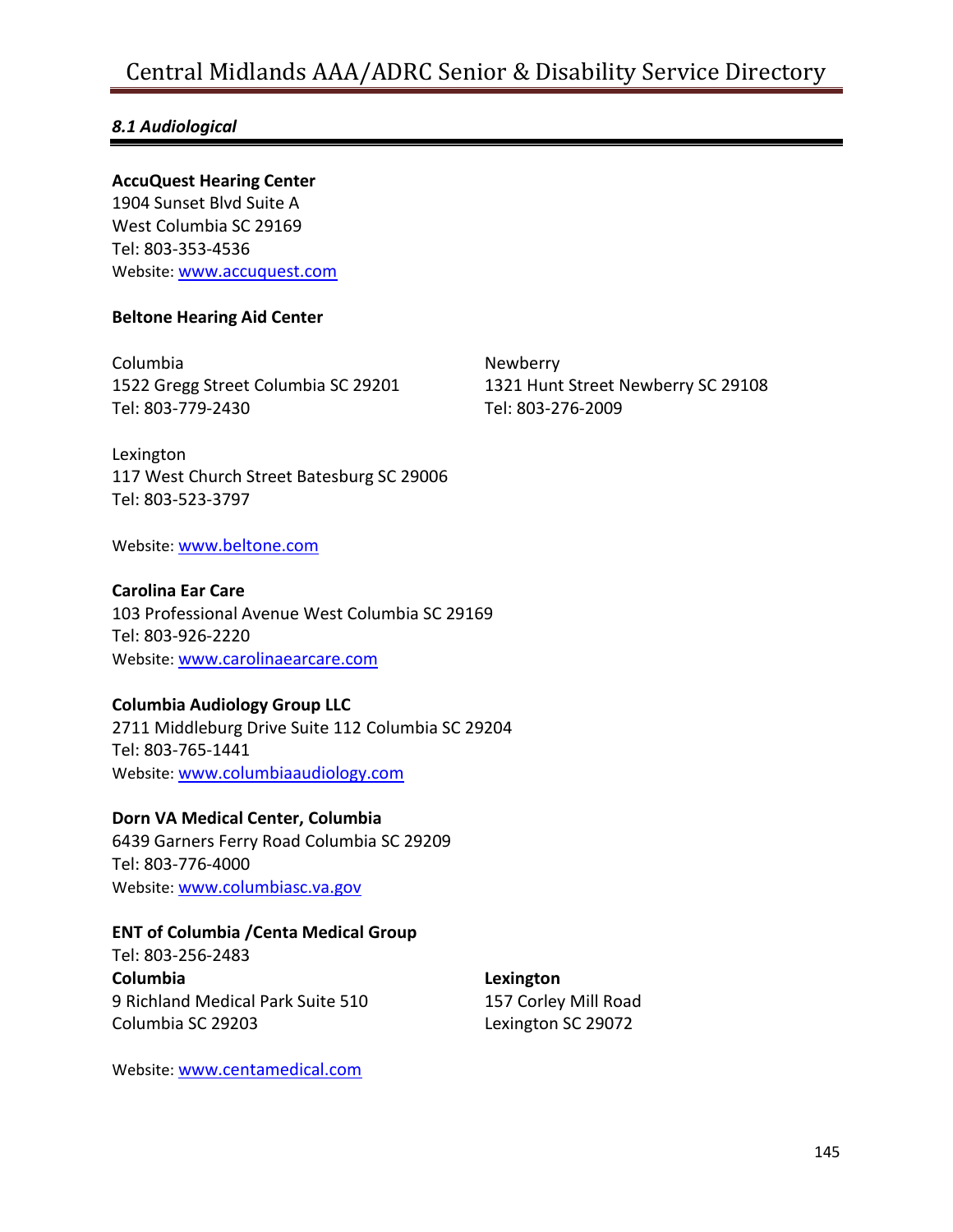### *8.1 Audiological*

**Midlands Hearing Associates** Tel: 803-765-1919 **Columbia Office** 3 Richland Medical Park Suite 130 Columbia SC 29203

**Irmo Office** 1 Wellness Blvd Suite 108 Irmo, SC 29063

Website: [www.midlandhearing.com](http://www.midlandhearing.com/)

**Miracle-Ear Center** 2921 Augusta Road Suite B West Columbia, SC, 29170 Tel: 803-939-0003 Website: [www.miracle-ear.com](http://www.miracle-ear.com/)

#### **Palmetto Hearing Center**

7132-D Parklane Road Columbia, SC 29223 Tel: 803- 788-6688

1001-B Fairlawn Drive Camden, SC 29020 Tel: 803- 432-7032 Toll Free: (877) 848-8839

Website: [www.palmettohearing.com](http://www.palmettohearing.com/)

### **Professional Hearing Aid Associates**

2750 Laurel Street Suite 203 Columbia SC 29204 Tel: 803-254-5502 Website: [www.professionalhearingaidassociates.com](http://www.professionalhearingaidassociates.com/)

#### **Relay South Carolina 7-1-1**

Website: [www.relaysouthcarolina.com](http://www.relaysouthcarolina.com/)

Relay South Carolina (RSC) is a free service for all South Carolina residents, connecting individuals who are deaf, deafblind, hard-of-hearing, or have a speech disability with users of standard telephones. Whether calling on a standard telephone or a text telephone (TTY, a special phone with a typewriter-style keyboard), relay makes communication simple, 24 hours a day, 365 days a year.

### **SC Equipment Distribution Program (SCEDP) - Amplify Life**

1401 Main Street Suite 825 Columbia SC 29201 Tel: 803-737-0808 Toll Free: 877-225-8337 TTY: 803-737-0846 Toll Free: 877-889-8337 Email: [AmplifyLife@regstaff.sc.gov](mailto:AmplifyLife@regstaff.sc.gov) website: [www.scedp.sc.gov](http://www.scedp.sc.gov/)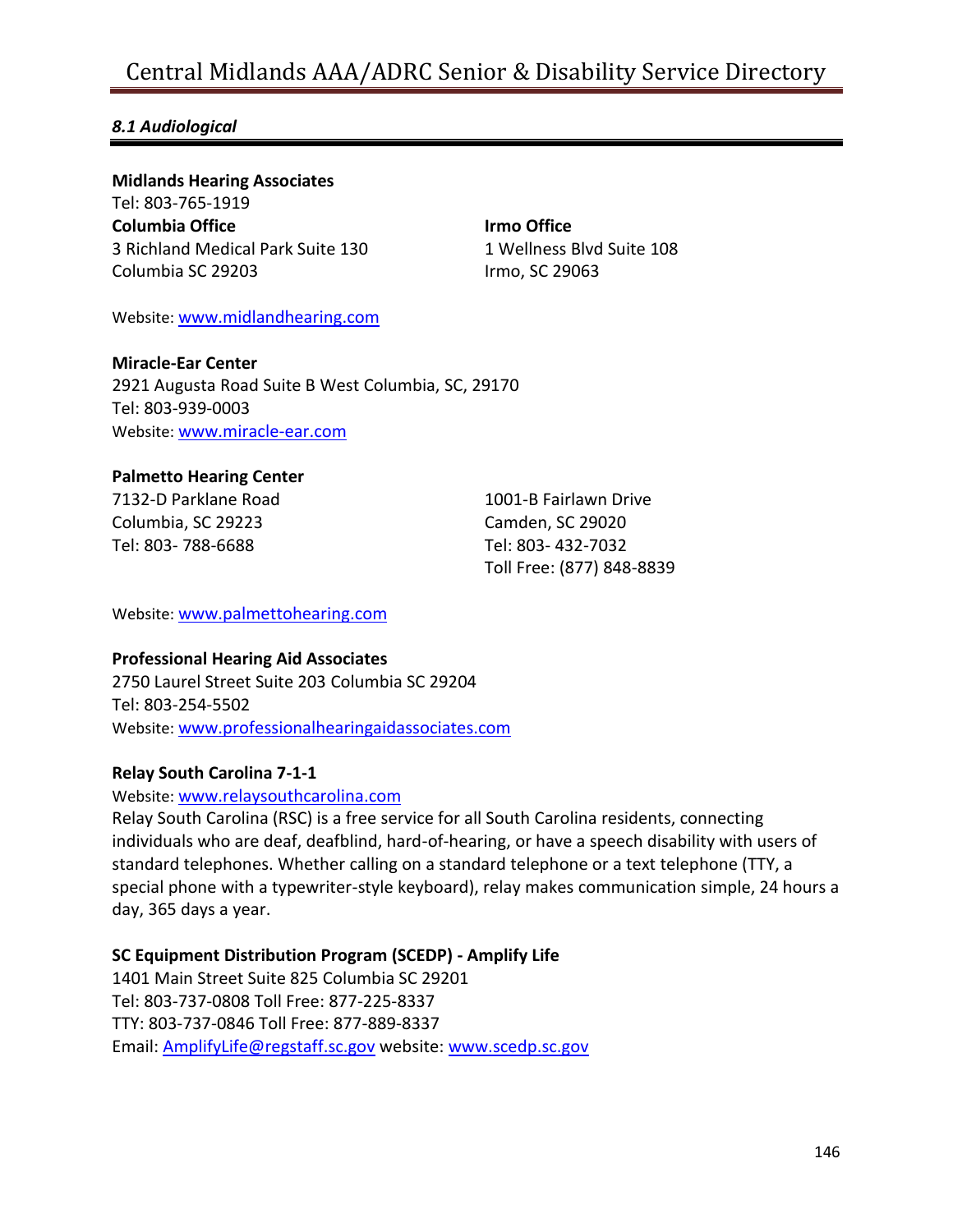### *8.1 Audiological*

### **SC School for the Deaf and Blind – Columbia Out Reach Center**

101 Executive Center Drive Saluda Building Suite 120 Columbia SC 29210 Website: [www.scsdb.org](http://www.scsdb.org/)

**Speech and Hearing Research Center Department of Communication Sciences and Disorders University of South Carolina** Keenan Building, Suite 300 Columbia, SC 29208 Mailing Address: 1224 Sumter Street, Suite 300 Columbia, SC 29201 Tel: 803-777-2717 Website: [www.sph.sc.edu/shc/](http://www.sph.sc.edu/shc/)

### **Young's Hearing Aid Service**

1607 Bernardin Avenue Columbia SC 29204 Tel: 803-254-7666 or Toll Free: 1-800-949-1233 Email: [vballcharlie@aol.com](mailto:vballcharlie@aol.com) website: [www.youngshearingservice.com](http://www.youngshearingservice.com/)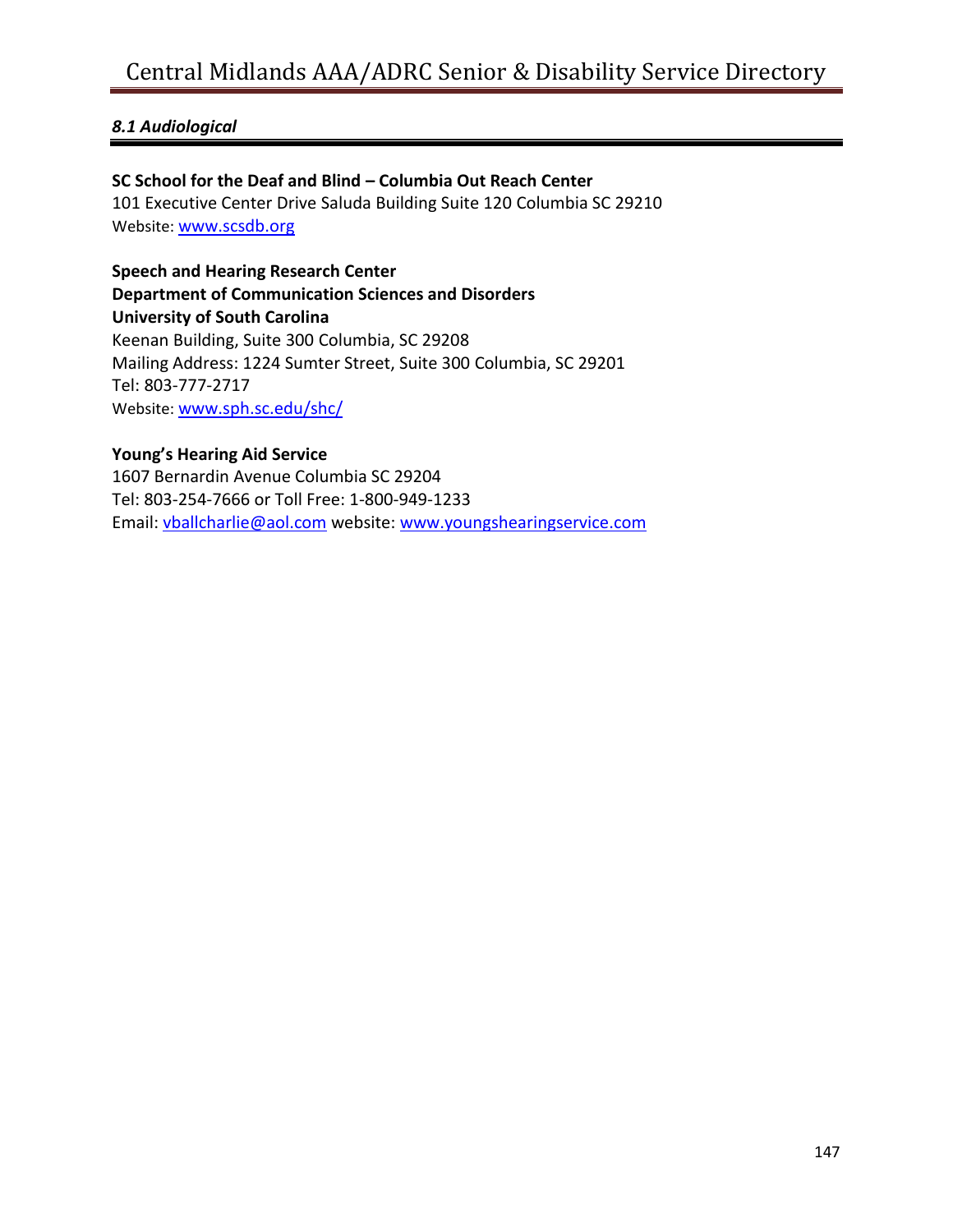### *8.2 Community Clinics*

**Eau Claire Cooperative Health Centers Inc. (ECC Center Main Office)** 1228 Harden Street Columbia SC 29204 Tel: 803-748-1181 [www.ecchc.org](http://www.ecchc.org/)

### *Fairfield County ECC Centers*

**Lake Monticello Family Practice** 9017 State Hwy 215 S Jenkinsville SC 29065 Tel: 803-298-2068

**Winnsboro Pediatrics and Family Practice** 1136 Kincaid Bridge Road Suite A Winnsboro SC 29180 Tel: 803-712-9724

### *Lexington County ECC Centers*

**Brookland Community Pediatrics**

500 North 12th Street West Columbia SC 29169 1115 State Street Cayce SC 29033 Tel: 803-217-0415

**Brookland Cayce Medical Practice** Tel: 803-939-0174

**Pediatrics of Batesburg-Leesville**

120 West Church Street Suite E Batesburg SC 29006 Tel: 803-532-2208

**Women's Health and Internal Medicine of Batesburg-Leesville** 338 East Columbia Avenue Suite B Batesburg SC 29070 Tel: 803-532-1580

### *Newberry County ECC Centers*

**Pediatrics of Newberry** 2525 Kinard Street Newberry SC 29108 Tel: 405-0220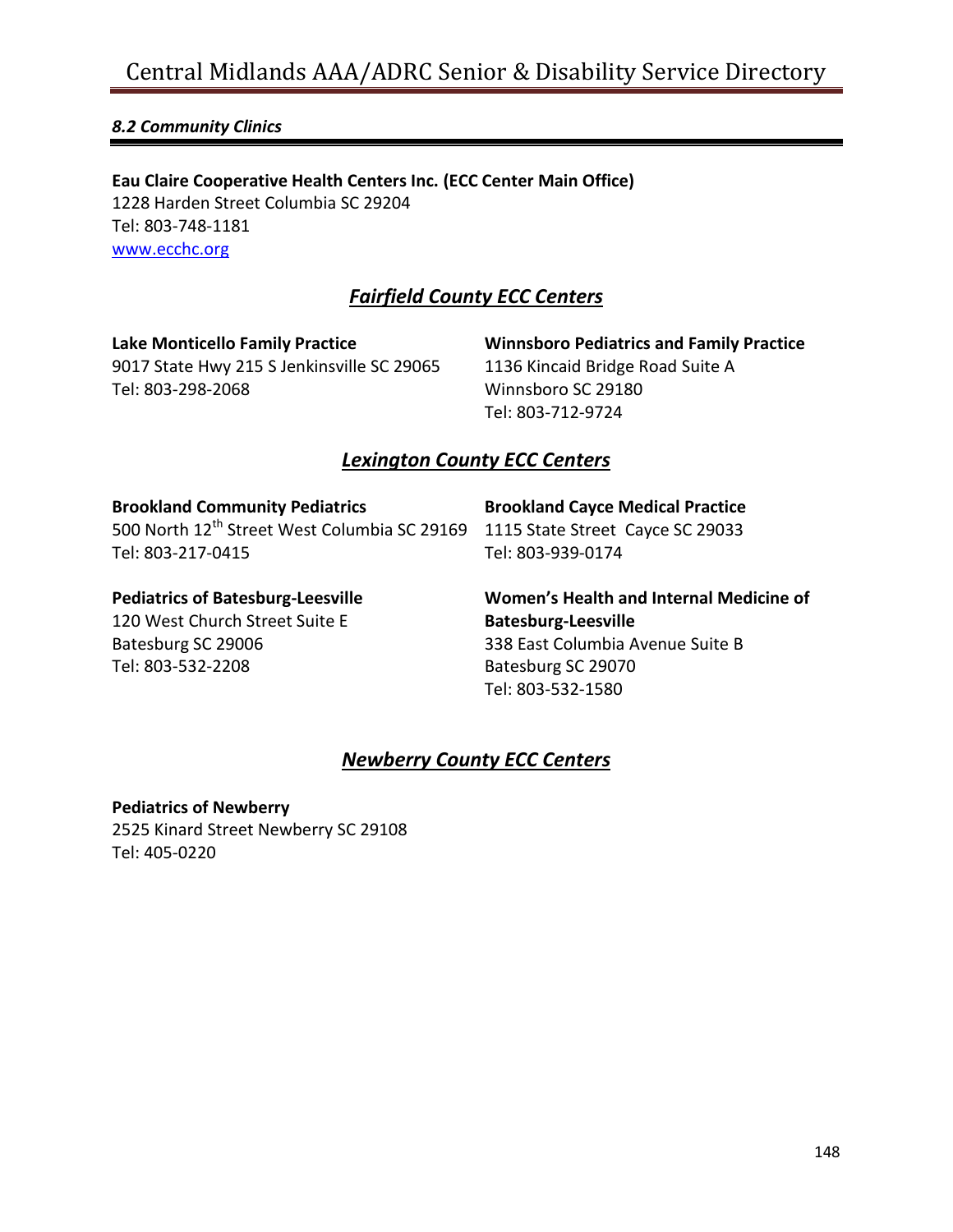### *8.2 Community Clinics*

### *Richland County ECC Centers*

**Eastover Family Practice** 120 Clarkson Street Eastover SC 29044 Tel: 803-353-8741

**Five Points Pediatrics**

1228 Harden Street Columbia SC 29204 Tel: 803-748-7002

**Homeless Program: Transitions Center** 2025 Main Street Columbia SC 29201

Tel: 803-708-4861

**Innovations Health-Ridgewood** 4801 Monticello Road Columbia SC 29203 Tel: 803-753-5858

**Sterling Sharpe Pediatrics** 4605 Monticello Road Bldg. A, Suite 1 Columbia SC 29203 Tel: 803-252-7001

**Waverly Women's Health Center** 1228 Harden Street Columbia SC 29204 Tel: 803-744-0540

**Celia Saxon Health Center (Palmetto Health)** 2133 Walker Solomon Way Columbia SC 29204 Tel: 803-296-3244

**The Free Medical Clinic of Columbia**  1875 Harden Street Columbia SC 29204 Tel: 803-765-1503

**The Free Medical Clinic Newberry** 2568 Kinard Street "PO Box 783" Newberry SC 29108 Tel: 803-276-6665

**Eau Claire Internal Medicine** 4605 Monticello Road Columbia SC 29203 Tel: 803-754-0151

**Homeless Program : Cooperative Ministry** 3821 West Beltline Blvd Columbia SC 29204 Tel: 803-708-4861

**Hopkins Pediatrics and Family Practice** 9023 Garners Ferry Road Hopkins SC 29061 Tel: 803-978-1848

**Laurel Medical Practice** 1520 Laurel Street Columbia SC 29201 Tel: 803-799-8407

**Waverly Family Practice** 1228 Harden Street Columbia SC 29204 Tel: 803-748-1181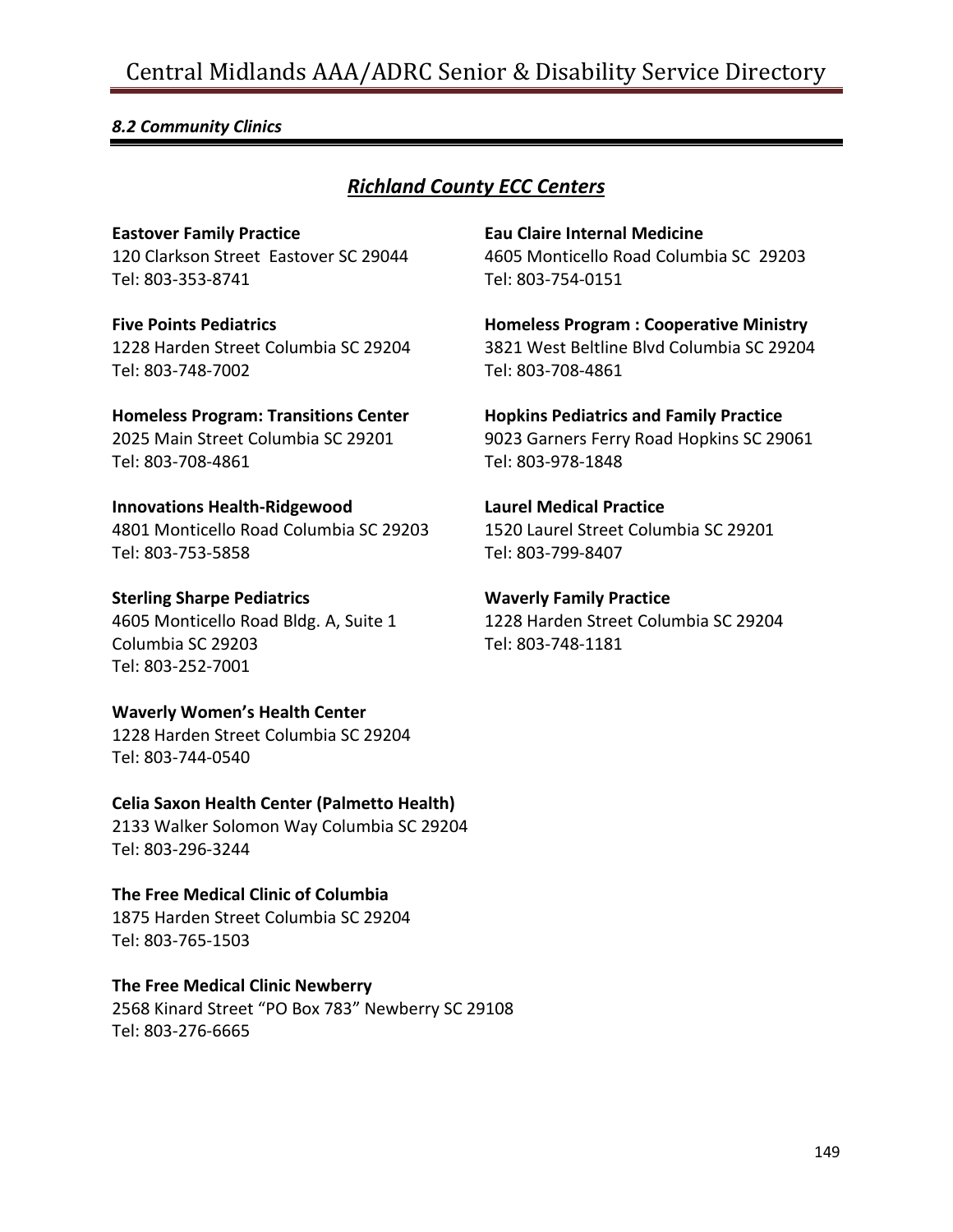### *8.2 Community Clinics*

### **Lake Monticello Family Practice Center**

12 Meadow Lake Road Blair SC 29015 Tel: 803-945-7595

### **Med Mission South Carolina**  1819 Middleton Street Cayce SC 29033

Tel: 803-530-8805

### **Palmetto Family Primary Health Care**

1136 Kincade Bridge Road Suite A Winnsboro SC 29180 Tel: 803-635-1052

### **Pelion Family Practice**

8063 Edmund Hwy Pelion SC 29123 Tel: 803-894-3736

### **Richland Primary Health Care Association**

1520 Laurel Street Columbia SC 29201 Tel: 803-799-8407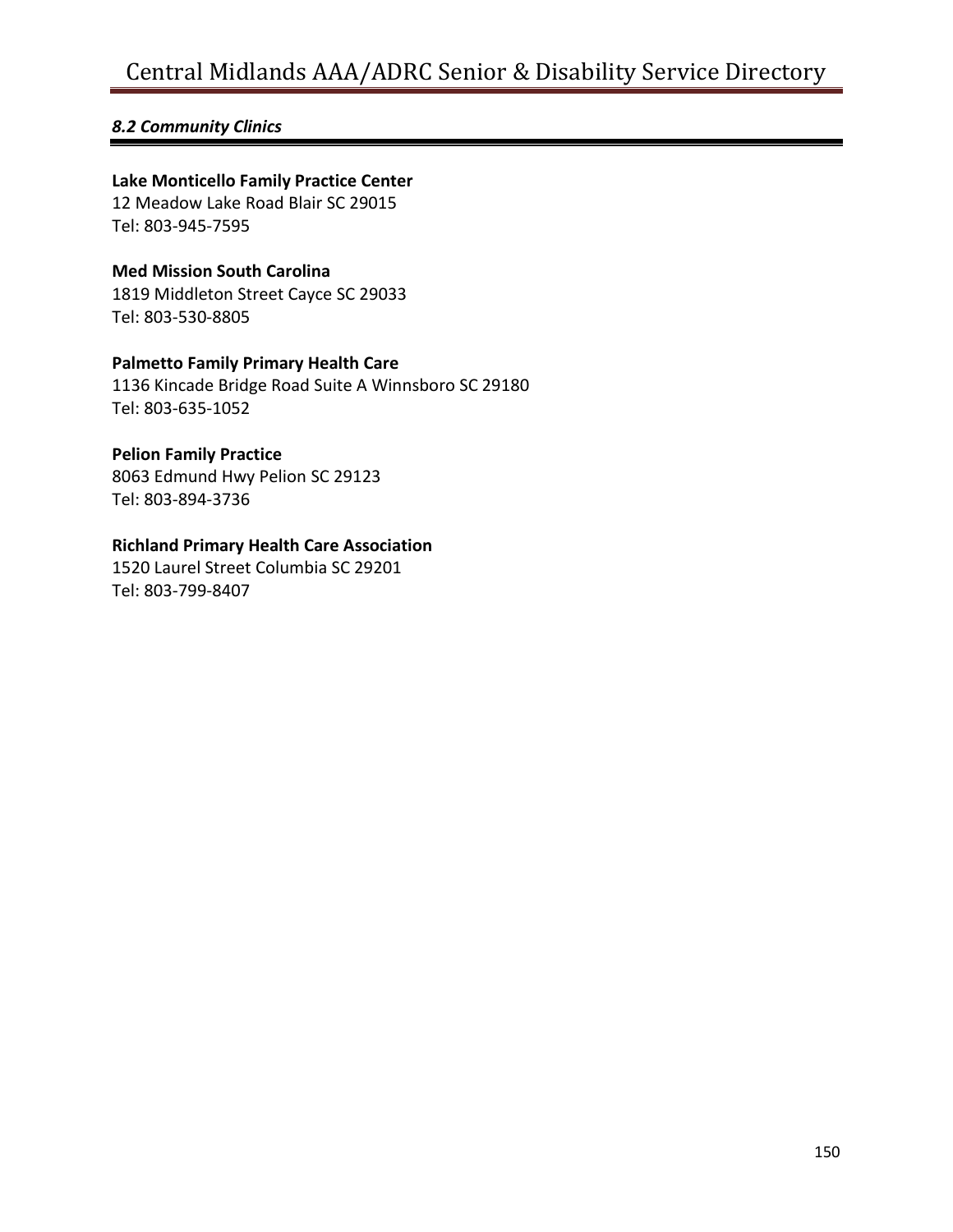### *8.3 Dental Services*

### **Columbia Oral Health Clinic**

3425 ½ North Main Street Columbia SC 29203 Tel: 803-779-4795 Email: [info@columbiaoralhealth.org](mailto:info@columbiaoralhealth.org) Website: [www.columbiaoralhealthclinic.org](http://www.columbiaoralhealthclinic.org/)

### **Donated Dental Services (DDS)**

Dawn Peltier, DDS Coordinator Tel: 803.726.4522 Email: [dpeltier@DentalLifeline.org](mailto:dpeltier@DentalLifeline.org)

### **Services**

- DDS volunteers provide comprehensive treatment to eligible patients
- Volunteers do not provide emergency services

### **Eligibility**

Applicants must lack adequate income to pay for dental care and:

- Have a permanent disability, or
- Are elderly: age 65 or older, or
- Qualify as medically fragile

Due to lengthy wait lists, applications are ONLY being accepted in the following counties: Aiken, Beaufort, Charleston, Cherokee, Colleton, Darlington, Dorchester, Florence, Georgetown, Greenville, Horry, Jasper, Laurens, Marlboro, Richland, Spartanburg, Williamsburg, and York

#### **Dental Dreams for Adults and Children FAMILY DENTAL**

2941 Two Notch Road Columbia SC 29204-1400 Tel: 803-251-2260

### **Eau Claire Family Dentistry**

3800 North Main Street Suite C Columbia SC 29203 Tel: 803-705-3169 Website: [www.ecchc.org](http://www.ecchc.org/)

### **Eau Claire Family Dentistry (ECC Dentist Providers)**

3800 North Main Street Suite C Columbia SC 29203 Tel: 803-705-3169 Website: [www.ecchc.org](http://www.ecchc.org/)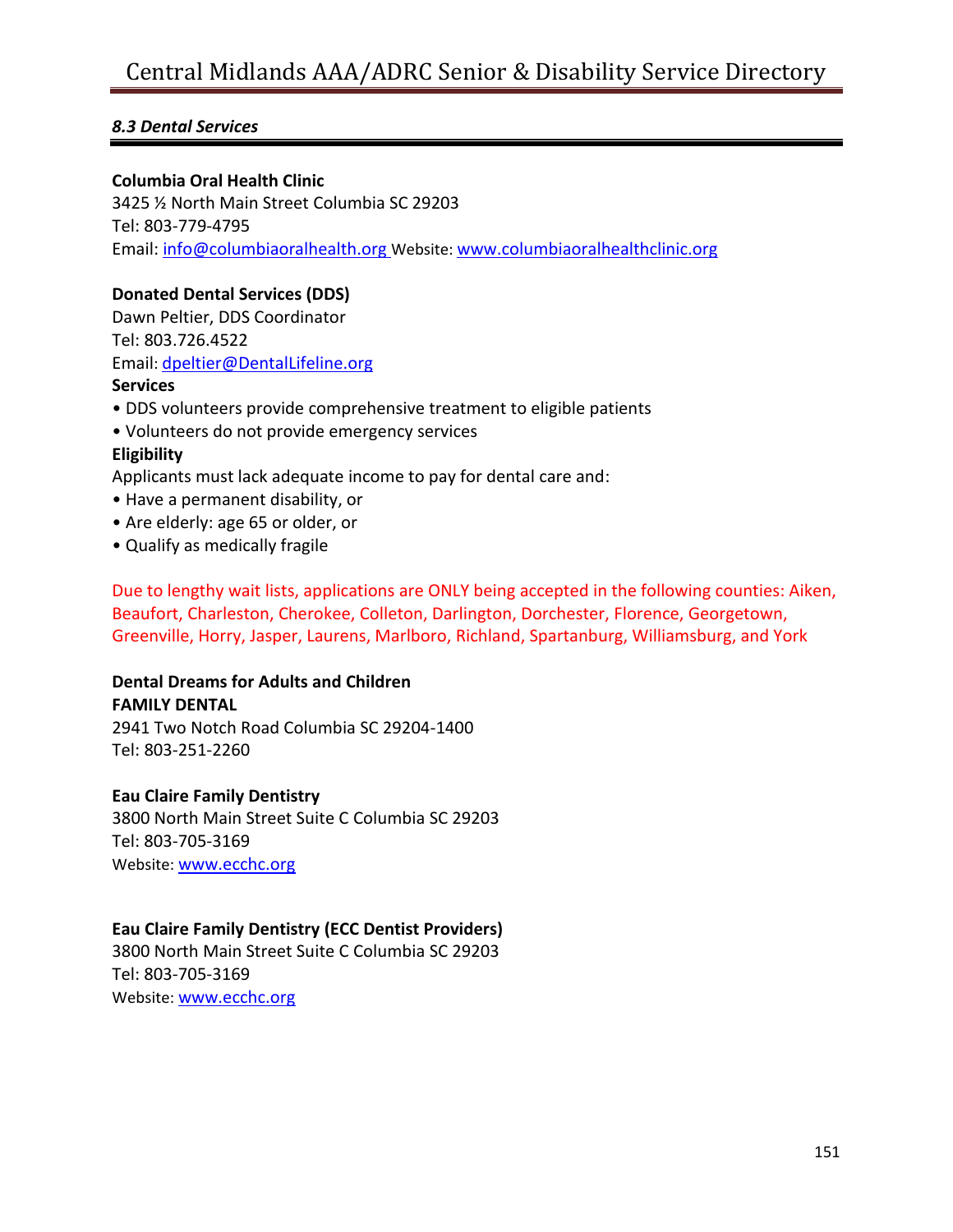### *8.3 Dental Services*

### **ECC Dentist Providers**

| <b>Cooperative Dental at Pelion Family Practice</b> | <b>Cooperative Dental at Ridgeway Family</b> |
|-----------------------------------------------------|----------------------------------------------|
| 8063 Edmund Highway                                 | <b>Practice</b>                              |
| <b>Pelion SC 29123</b>                              | 755 US Hwy 21 South                          |
| Tel: 803-894-3736                                   | Ridgeway SC 29130                            |
|                                                     | Tel: 803-337-2920                            |

### **Kool Smiles** 5422 Forest Drive Columbia SC 29206 Tel: 803-753-1168 Website: [www.mykoolsmiles.com](http://www.mykoolsmiles.com/)

### **Lexington County Health Department – Red Bank Crossing**

1070 S. Lake Drive Suite B Lexington SC 29073 Adult Clinic Tel: 803-785-6653 Adult Office Hours: Monday 8:00 AM-4:00 PM- Tuesday 12:30 PM – 4:00 PM-Thursday 12:30-5:00 PM

### **Richland County Health Department**

2000 Hampton Street Suite 3145 Columbia SC 29204 Adult Clinic Tel: 803-888-1690 Adult Office Hours: Monday-Thursday 8:30 AM – 5:00 PM – Friday 8:30 AM -12:00 PM Website: [www.wellpartners.org](http://www.wellpartners.org/)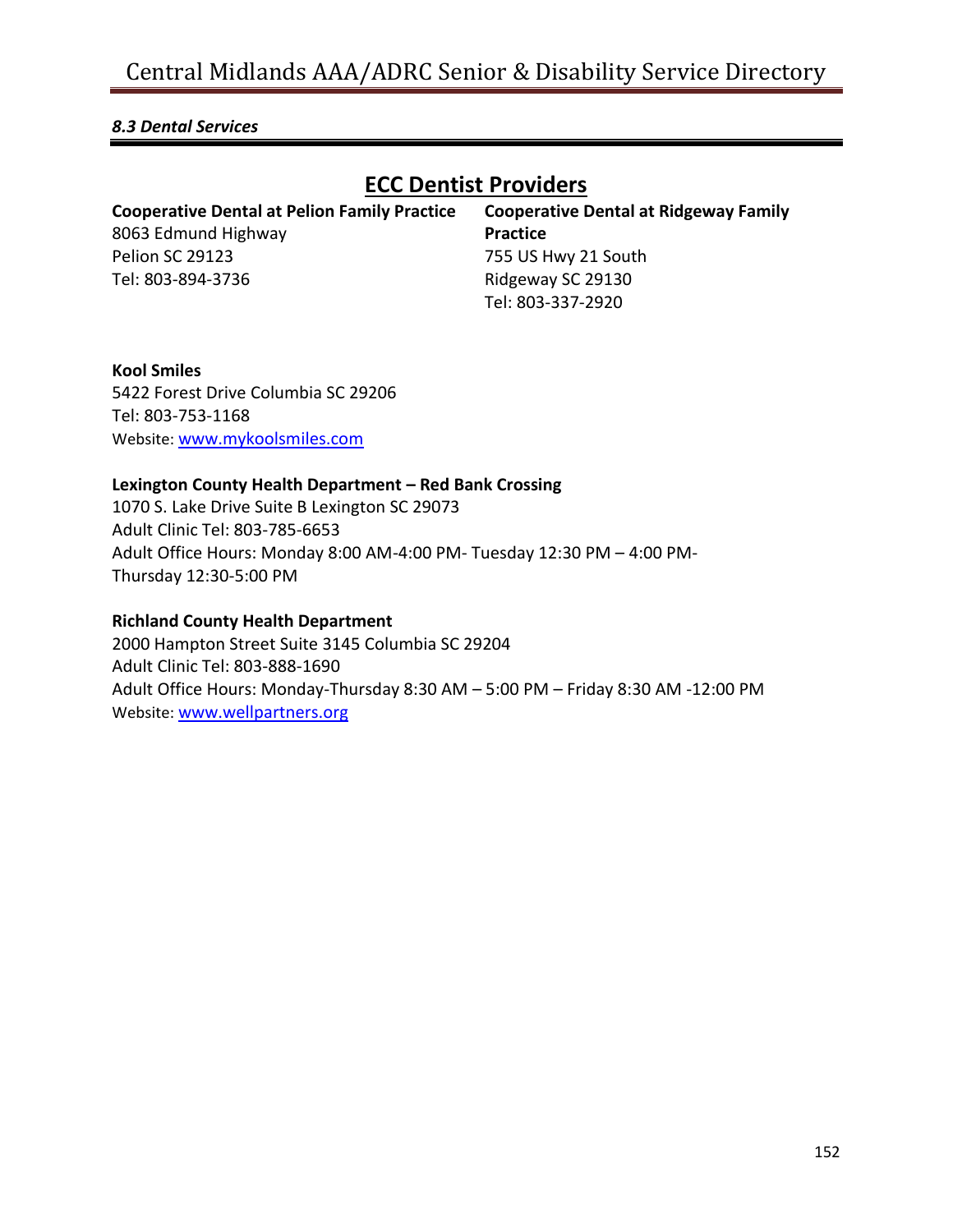### *8.4 Health and Wellness Programs*

DHEC, the Arthritis Foundation, and the Lt. Governor's Office on Aging are working together to provide leadership for the expansion of Life Improvement Programs. We rely on our many dedicated partners to offer classes and workshops in communities throughout South Carolina. *[www.scdhec.gov/health/diseaseaandconditions/arthritis/lifeimprovementprograms](http://www.scdhec.gov/health/diseaseaandconditions/arthritis/lifeimprovementprograms)* Life Improvement Program Sites: Arthritis Foundation Exercise Program

**Fairfield County: Fairfield County Council on Aging Winnsboro Senior Center** 210 East Washington Street Winnsboro SC 29180 Tel: 803-635-3015

**Lexington County: Agape Senior** 5422 Augusta Road Lexington SC 29072 Tel: 803-520-5850

**Lexington County Recreation and Aging Commission Pelion Senior Center** 210 Pine Street Pelion SC 29123 Tel: 803-894-4351

**Newberry County Newberry County Council on Aging Little Mountain Senior Center** 16 Depot Street Little Mountain SC 29075 Tel: 803-816-4207

### **Life Improvement Program Sites: Arthritis Foundation Exercise Program**

**Newberry County Council on Aging** 1300 Hunt Street Newberry SC 29108 Tel: 803-276-8266

**Newberry County Family YMCA** 8220 Jollystreet Road Newberry SC 29108 Tel: 803-276-9936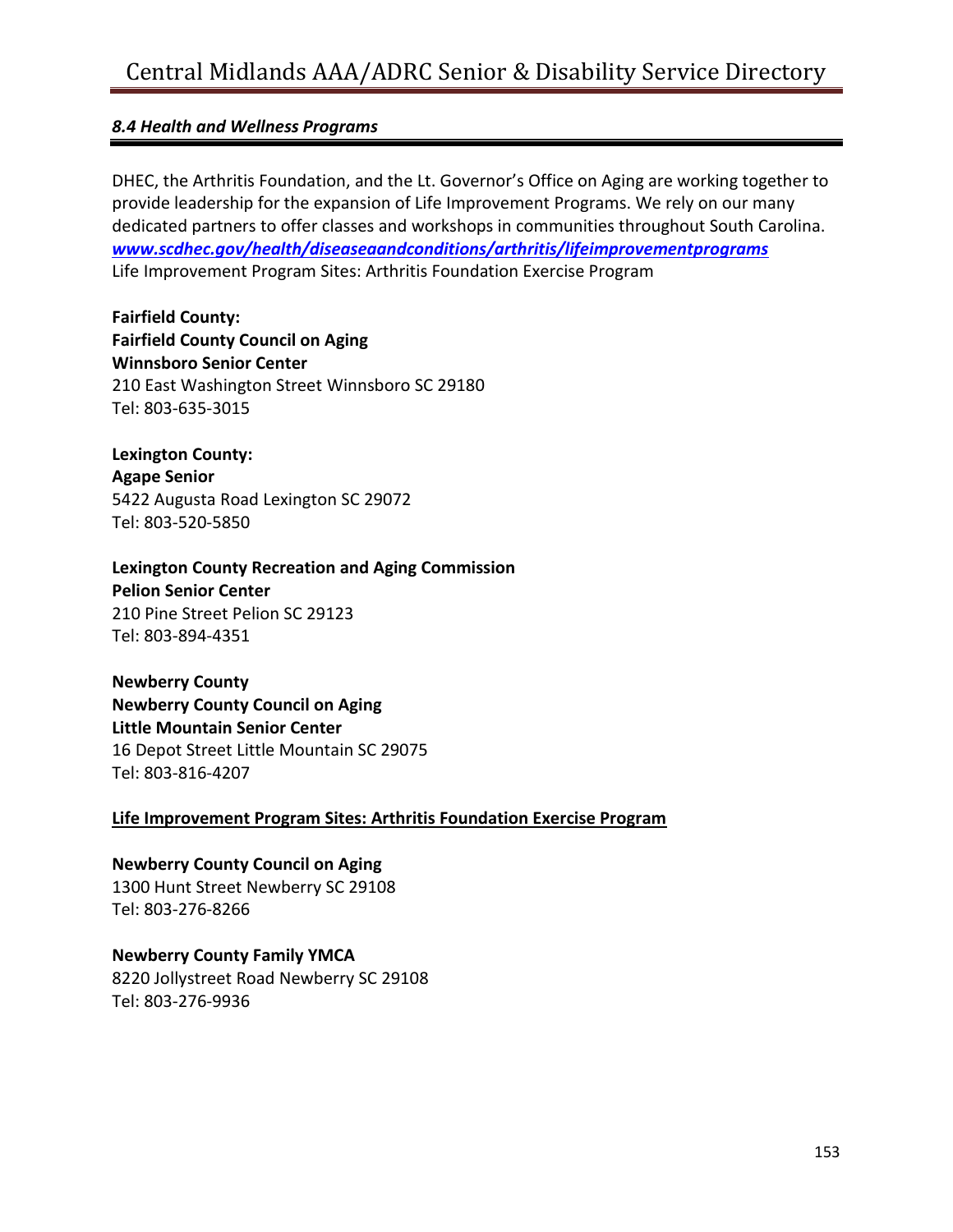#### *8.4 Health and Wellness Programs Richland County* **Capital Senior Center** 1650 Park Circle Columbia SC 29201 Tel: 803-779-1971 **Charles R. Drew Wellness Center** 2101 Walker Solomon Way Columbia SC 29204 Tel: 803-545-3200 **Dents Alternative Adult Daycare** 7351 Parklane Road Columbia SC 29203 Tel: 803-708-8955 **Lutheran Homes of SC Heritage at Lowman** Boliek, Haltiwanger and Taylor Buildings 2101 Dutch Fork Road White Rock, SC 29177 Tel: 803-732-8800 **Lutheran Homes of SC - Rice Estate** 100 Finley Road Columbia SC 29203 Tel: 803-691-7198 **Midlands Partnership Parish Nurse Network St. John Neumann Catholic Church** 100 Polo Road Columbia SC 29223 Tel: 803-788-0811 **Richland County Recreation Commission Adult Activity Center – Parkland Road** 7494 Oakland Road Columbia SC 29223 Tel: 803-462-9995 **Ballentine Community Center** 1009 Bickley Road Irmo SC 29063 Tel: 803-781-2031 **Bluff Road Park** 148 Carswell Road Columbia SC 29209 Tel: 803-776-8698 **Crossroad Community Center** 2750 McCords Ferry Road Eastover SC 29044 Tel: 803-353-3266 **Gadsden Community Center** 1660 South Goodwin Way Gadsden SC 29052 Tel: 803-353-3677 **Hopkins Adult Activity Center** 6940 Lower Richland Blvd. Hopkins SC 29061 Tel: 803-776-2778 **Trenholm Park** 3900 Covenant Road Columbia SC 29206 Tel: 803-787-0216 **Upper Richland Community Center** 280 Campground Road Columbia SC 29203 Tel: 803-754-9778 **Senior Resources Inc. Bishopville Avenue Wellness** 6429 Bishop Avenue Columbia SC 29203 Tel: 803-691-1489 **Senior Resources Inc. Blythewood Wellness Center** 1424 Marthan Road Blythewood SC 29016 Tel: 803-786-2826 **Senior Resources Inc. Eastover Wellness Center** 117 Henry Street Eastover SC 29044 **SC Department of Disabilities and Special Needs- CHESCO Services Midlands Division** 110 Pontiac Business Drive Ste. C

Elgin SC 29045 For DSN Consumers

Tel: 803-353-0532

154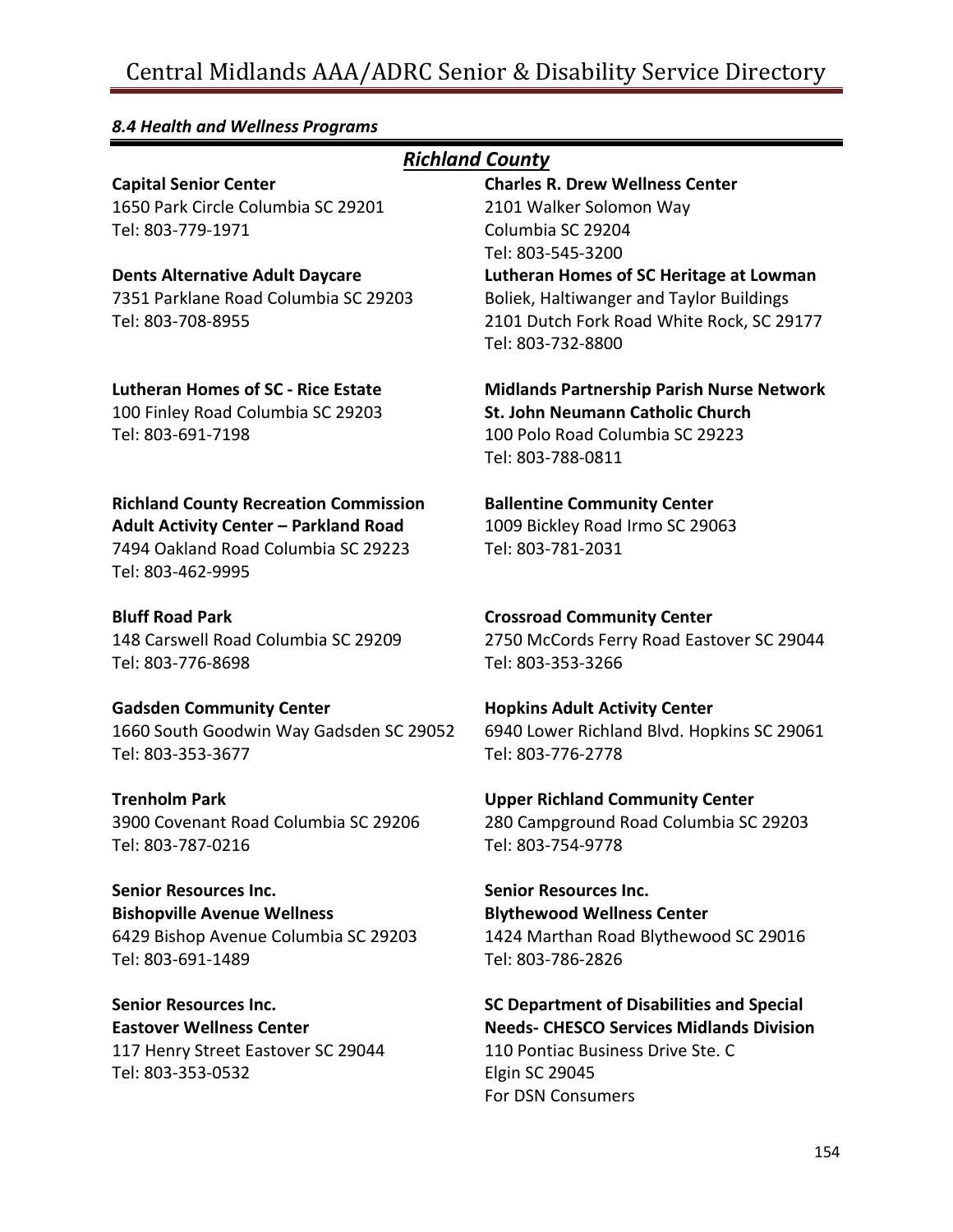### *8.4 Health and Wellness Programs*

### *Richland County*

# **SC Department of Disabilities and Special**

**Needs- Babcock Center – South** Richland Work S=Activity Center 6 Mauney Court Columbia SC 29203 For DSN Consumers

### **Arthritis Foundation Walk With Ease**

**YMCA of Columbia** 1420 Sumter Street Columbia SC 29201 Tel: 803-799-7159

### **Arthritis Self-Management Program - S.C. DHEC**

1751 Calhoun Street Columbia SC 29201 Tel: 803-898-0760 Offered at various locations in Downtown Columbia

### **Life Improvement Program Sites: Arthritis Foundation Exercise Program**

**Better Choices, Better Health- Capital Senior Center - (In partnership with S.C. DHEC)** 1650 Park Circle Columbia SC 29201 Tel: 803-898-0760 to sign up

### **Charles R. Drew Wellness Center- (In partnership with S.C. DHEC)**

2101 Walker Solomon Way Columbia SC 29204 Tel: 803-898-0760 to sign up

### **Senior Programs - Columbia Parks & Recreation**

1111 Parkside Drive Columbia SC 29203 Tel: 803-545-3091 Website: [www.columbiasc.net](http://www.columbiasc.net/)

We have a variety of programs and activities to meet the recreational and social needs of this dynamic part of our community.

### **Lourie Center**

1650 Park Circle Columbia SC 29201 Tel: 803-779-1971 Website: [www.capitalseniorcenter.com](http://www.capitalseniorcenter.com/)

Look at all the Lourie Center has to offer! Membership to the Lourie Center entitles you to participation in our programs and classes. Membership at the Lourie Center is open to active adults fifty (50) years and older.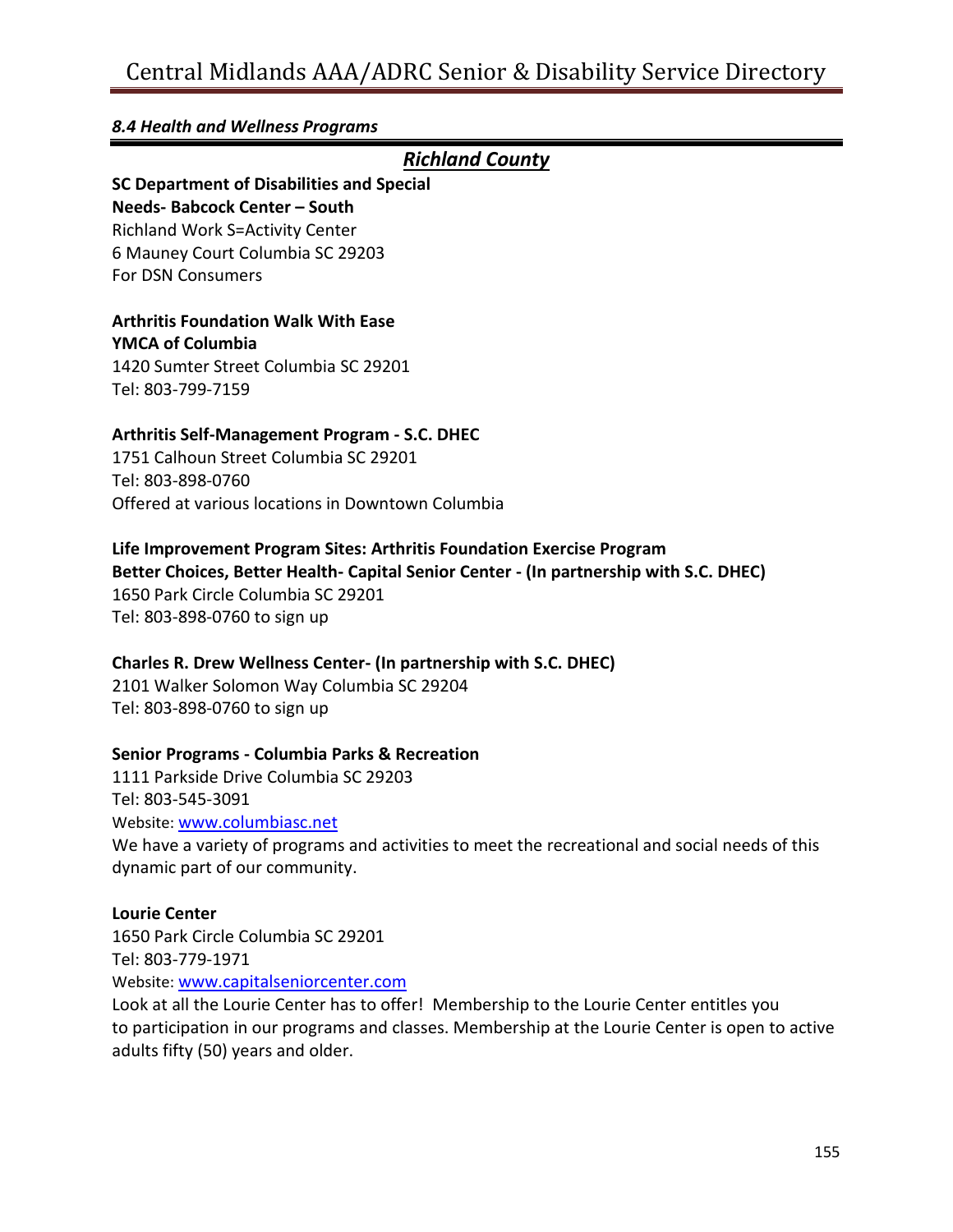### *8.5 Medical Equipment / Personal Care Supplies*

### **AeroCare**

632 Sunset Blvd Hilltop Plaza West Columbia SC 29169 Tel: 803-939-7008 Website: [www.aerocareusa.com](http://www.aerocareusa.com/)

AeroCare provides equipment and services for Home Oxygen, Nebulized Respiratory Medications and Sleep Therapy. Our patients are most often diagnosed with diseases that make breathing very difficult such as Chronic Obstructive Pulmonary Disease (COPD), Congestive Heart Failure (CHF) or Obstructive Sleep Apnea (OSA).

### **Affordable Medical Equipment**

1538 Sunset Blvd West Columbia SC 29169 Tel: 803-832-4043

Website: [www.affordablemedicalusa.com](http://www.affordablemedicalusa.com/)

We offer a verity of products and services to fit the specialized needs of our customers. From mobility products, physical therapy, kitchen aids, bed aids, lift chairs, stair lifts, wheel chairs & accessories. We also repair scooters, wheel chairs, and install tacking systems, pool lifts, vehicle lifts, and much more.

### **Aftercare Home Medical Equipment**

316 South Congress Street Winnsboro SC 29180 Tel: 803-635-7729

### **All Medical Inc.**

2011 Hampton Street Columbia SC 29204 Tel: 803-638-8627

Website: [www.allmedicalinc.com](http://www.allmedicalinc.com/)

Our company offers effective, compassionate care to the elderly and individuals in need of immediate support. Our team is dedicated to improving lives and making sure, you get the personal attention you deserve.

### **American Homepatient**

127 Corporate Lane Columbia SC 29223 Tel: 803-714-6544 Toll Free: 1-800-959—8673 Website: [www.ahom.com](http://www.ahom.com/) American HomePatient offers a wide selection of mobility and ambulation products.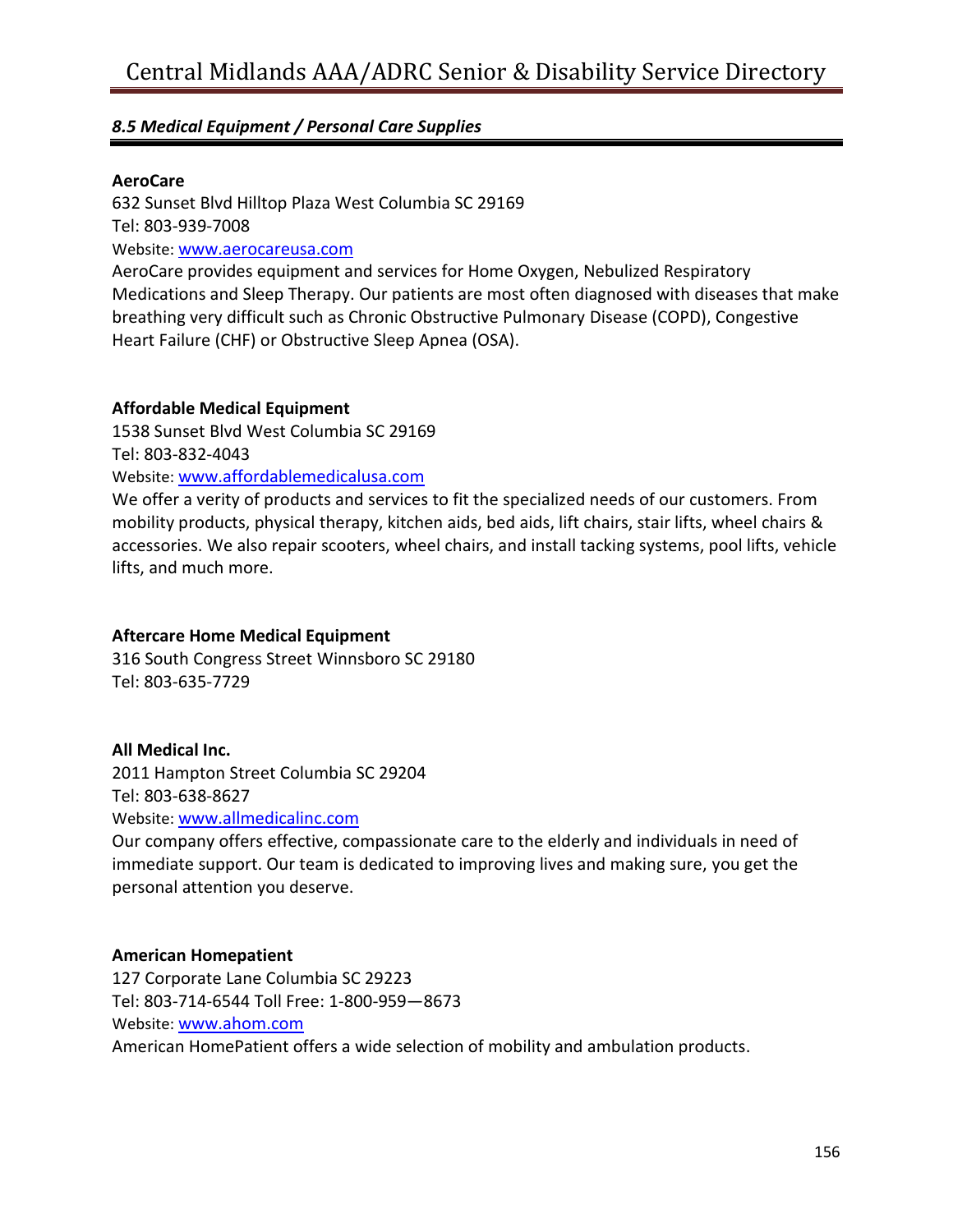### *8.5 Medical Equipment / Personal Care Supplies*

### **Community Long Term Care Program -Area 5 – Columbia**

7499 Parklane Road, Suite 164 Columbia, SC 29223

Tel: 803-741-0826 Toll Free 1-888-847-0908

Email: [CLTCArea5@scdhhs.gov](mailto:CLTCArea5@scdhhs.gov) website: [www.scdhhs.gov](http://www.scdhhs.gov/)

Community Long Term Care (CLTC) offers programs to help individuals who want to live at home, need assistance with their care, and are financially [eligible](https://www.scdhhs.gov/historic/index.html) for Medicaid.

### **Hawthorne Pharmacy & Medical Equipment**

2854 Sunset Blvd. West Columbia SC 29169 Tel: 803-794-7990

Website: [www.hawthornesc.com](http://www.hawthornesc.com/)

For nearly 70 years, we have built our reputation on providing medications as well as the information needed to take them. From compounding to medical equipment and quarterly seminars, we are here with you every step of the way to ensure you receive the utmost in quality care and attention that you deserve.

### **Life HME Inc.**

1060 Chris Drive Suite D West Columbia SC 29169 Tel: 803-796-7840 Toll Free: 1-888-882-3691 Website: [www.lifehme.com](http://www.lifehme.com/) Specialized focus in 'clinical' areas of industry (Ventilators, Enteral). Proven record of accomplishment of lowering readmission vs. national and local providers.

### **Medical Services of America**

13795 C R Koon Hwy Newberry SC 29108

Tel: 803-957-0500

Website: [www.msa-corp.com](http://www.msa-corp.com/)

Medical Services of America is a comprehensive home healthcare provider that offers home healthcare, hospice care, home medical equipment and supplies, diabetic supplies, respiratory services, mail order supplies, home infusion therapy, enteral nutrition therapy, senior/assisted living, full service pharmacy, physician practice management, billing and printing services.

### **Medical Comfort Systems**

112 White Oak Lane Lexington SC 29073 Tel: 803-794-0601

Website: [www.medicalcomfortsystems.net](http://www.medicalcomfortsystems.net/)

Our team is proud to give you the best customer service, selection of quality health care products, and a knowledgeable, understanding staff. We believe that products and solutions should be tailored to fit your lifestyle, and that the right equipment should integrate into your daily life.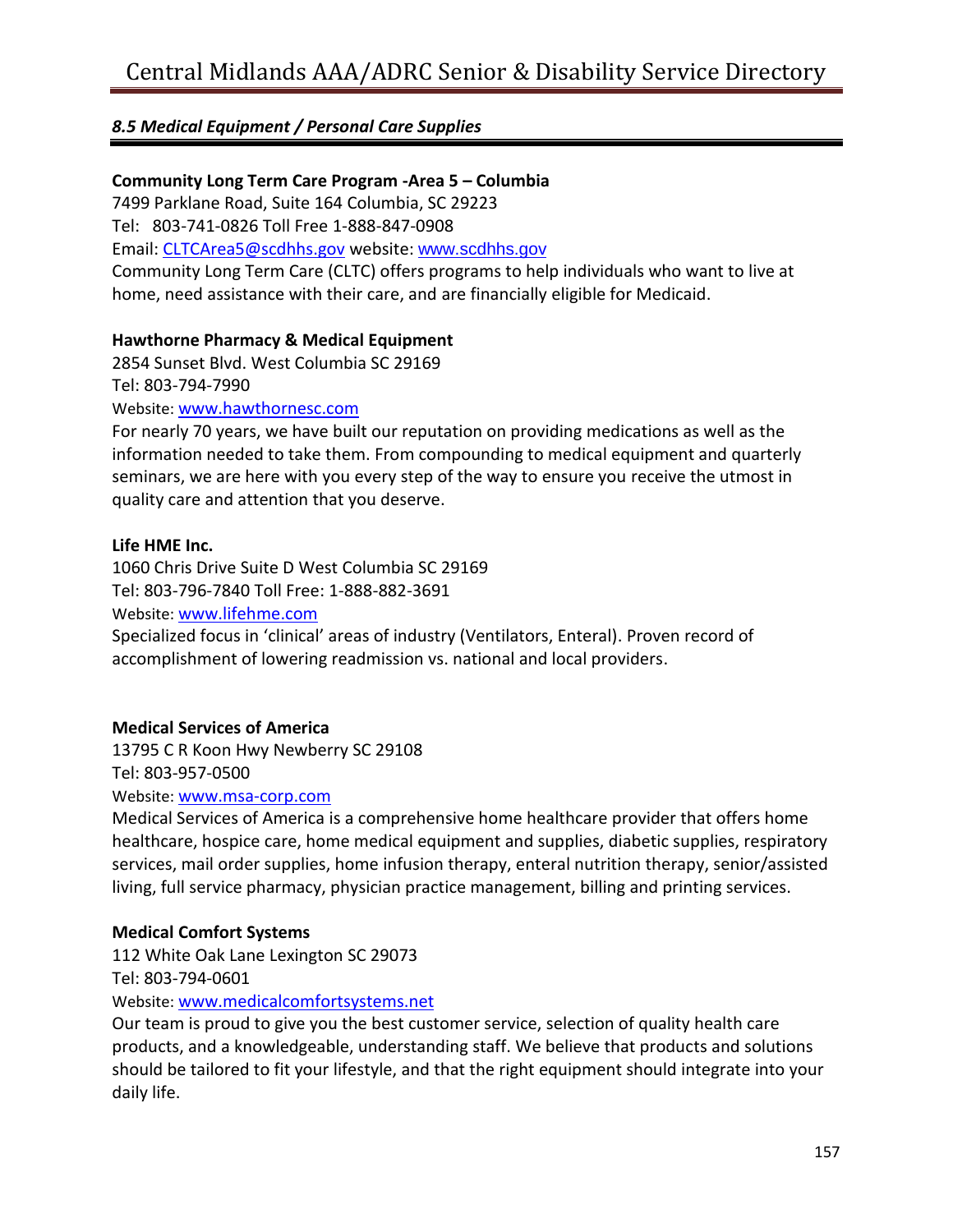### *8.5 Medical Equipment / Personal Care Supplies*

### **Palmetto Home Medical**

1060 Chris Drive West Columbia SC 29169 Tel: 803-796-7840

Website: [www.palmettohomemedical.com](http://www.palmettohomemedical.com/)

It is the intent of company management and staff to constantly strive to provide the highest quality home healthcare equipment, supplies, and services to all our patients. Patient rights, responsibilities, dignity, and confidentiality are always of the highest priority in the delivery and follow-up process.

### **Performance Medical Supply Inc.**

4206 Augusta Road Lexington SC 29073

Tel: 803-791-5904

Website: [www.performancemedicalsupply.com](http://www.performancemedicalsupply.com/)

We provide quality care and [products](http://www.performancemedicalsupply.com/shop.htm) in a comfortable and professional setting, and we offer educational information designed to help you come to a better understanding of your condition and its methods of treatment.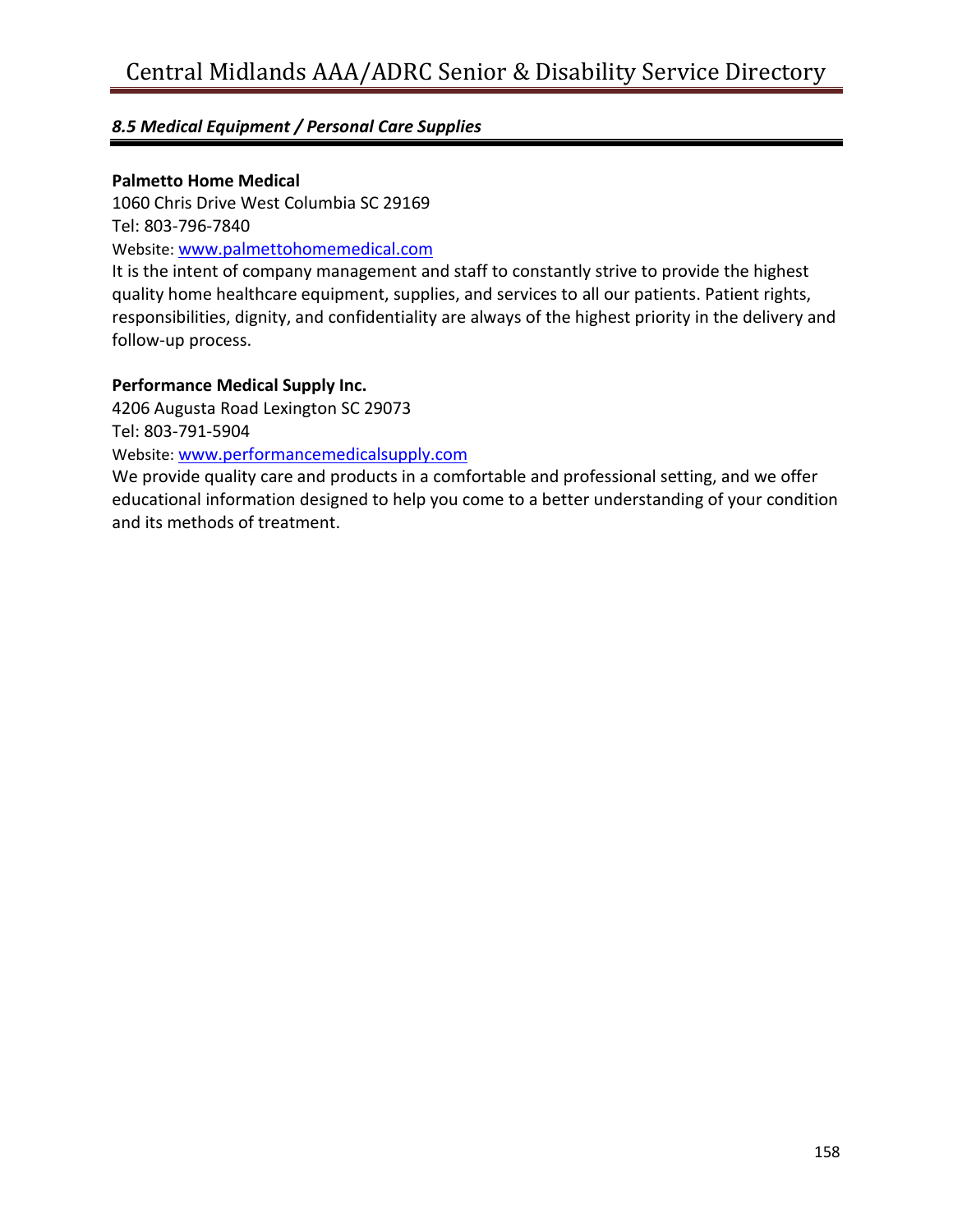### *8.6 Speech Therapy*

**Easter Seals Society of South Carolina Inc**. 3020 Farrow Road Columbia SC 29203 Tel: 803-256-0735 Website: [www.easterseals.com](http://www.easterseals.com/)

### **HealthSouth Rehabilitation Hospital – Columbia**

2935 Colonial Drive Columbia SC 29203 Tel: 803-254-7777 Website: [www.healthsouthcolumbia.com](http://www.healthsouthcolumbia.com/)

#### **Lexington Medical Center Rehabilitation and Sports Medicine**

123 East Medical Lane West Columbia, South Carolina, 29169 Tel: 803-791-2397

### **Life Care Center of Columbia**

2514 Faraway Drive Columbia, South Carolina, 29223 Tel: 803-865-1999

### **Palmetto Health Baptist Hospital**

Taylor at Marion Street Columbia, South Carolina, 29220 Tel: 803-296-2339

#### **SC School for the Deaf and Blind**

101 Executive Drive Suite 120 Columbia SC 29210 Tel: 803-869-9710 or TTY: 803-896-9844 Website: [www.scsdb.org](http://www.scsdb.org/) Specialized therapy. Specialized therapy such as speech therapy, physical therapy and occupational therapy, among other types, are often necessary to the child's development.

#### **USC Speech & Hearing Research Center**

1224 Sumter Street Suite 300 Columbia, South Carolina, 29201-4143 Tel: 803-777-2614

### **Univ. of South Carolina**

215 Greene Street Ste. 214 Columbia, South Carolina, 29201 Tel: 864-313-3261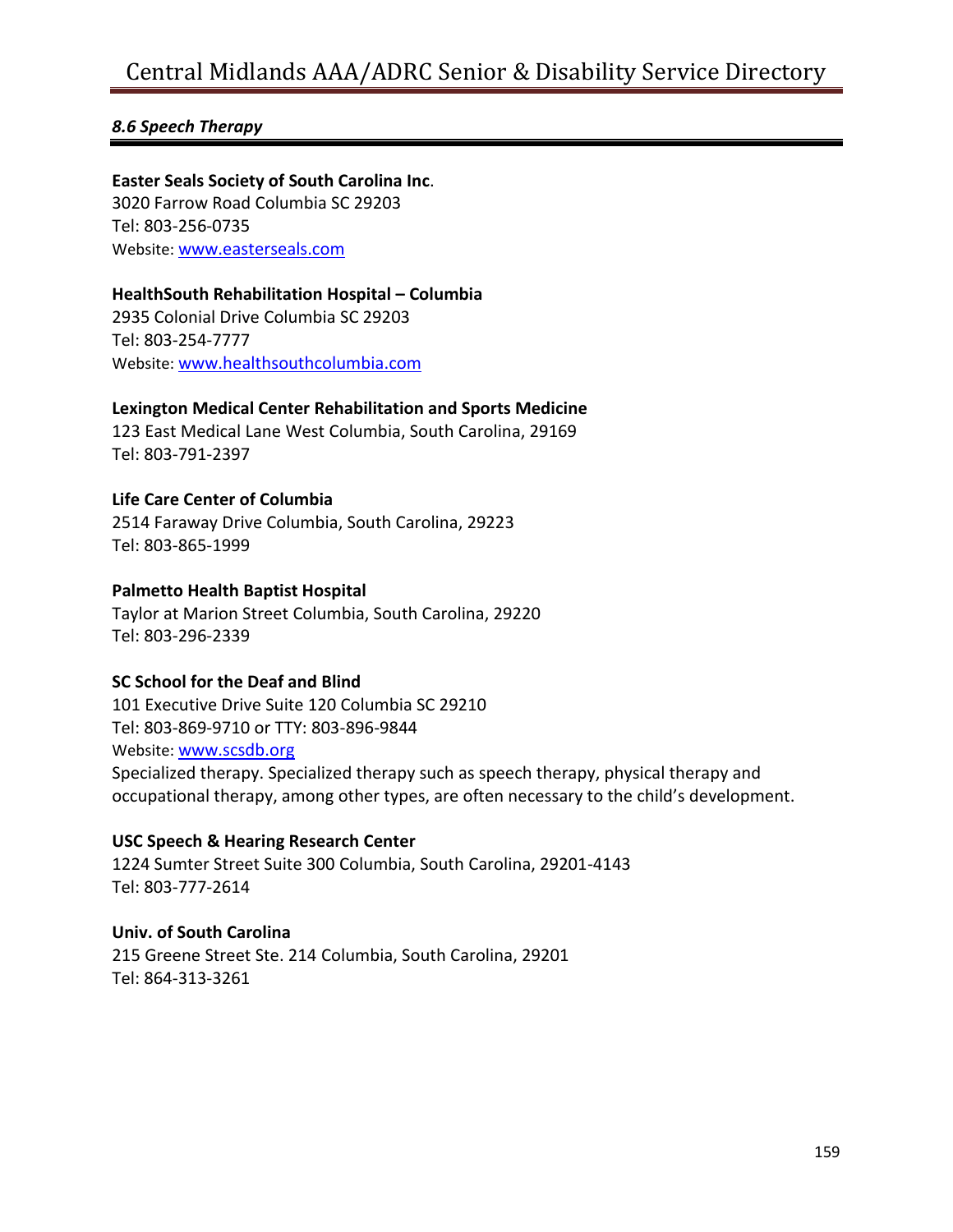### *8.7 Vision Services*

### **Eyecare of America**

P.O.Box 429098 San Francisco CA 94142-9098 Tel: 1-877-887-6327 Website: [www.eyecareamerica.org](http://www.eyecareamerica.org/)

The seniors program connects eligible seniors with local volunteer ophthalmologists who provide medical eye exams and up to one year of care, often at no out-of-pocket cost for any condition diagnosed during the initial exam. The glaucoma program provides a glaucoma eye exam at no cost to those who are eligible and uninsured.

### **Mission Cataract USA**

Tel: 1-559-797-1629

Website: [www.missioncataratusa.org](http://www.missioncataratusa.org/)

Mission Cataract USA offers free cataract surgery to people of all ages who have no means to pay.

### **National Eye Care Project**

Tel: 1-800-222-3937

### **New Eyes**

Tel: 1-973-376-4903 Website: [www.new-eyes.org](http://www.new-eyes.org/)

New Eyes purchases new prescription eyeglasses for low-income individuals in the U.S. through a voucher program.

Eligibility: Meet the U.S. Poverty guidelines \*Have had a recent eye exam.\* New Eyes does not pay for eye exams. A New Eyes voucher typically covers only the cost of a basic pair of single or lined bifocal eyeglasses.

### **Richland County Health Department - Adult Eye Care Clinic - Richland**

2000 Hampton Street Suite 3145 Columbia SC 29204 Tel: 803-888-1692 By Appointment ONLY

### **SC Eye Care Initiative Partners - Richland Care**

Tel: 803-296-2220

The South Carolina Eye Care Initiative is a partnership between United Way of the Midlands and the South Carolina Optometric Physicians Association. The program was established to provide quality vision care to low-income, uninsured working adults 18 years old and older in South Carolina. The program continues to grow, but currently, the initiative is serving residents in, Calhoun, Fairfield, and Lexington, Newberry, Orangeburg and Richland counties.